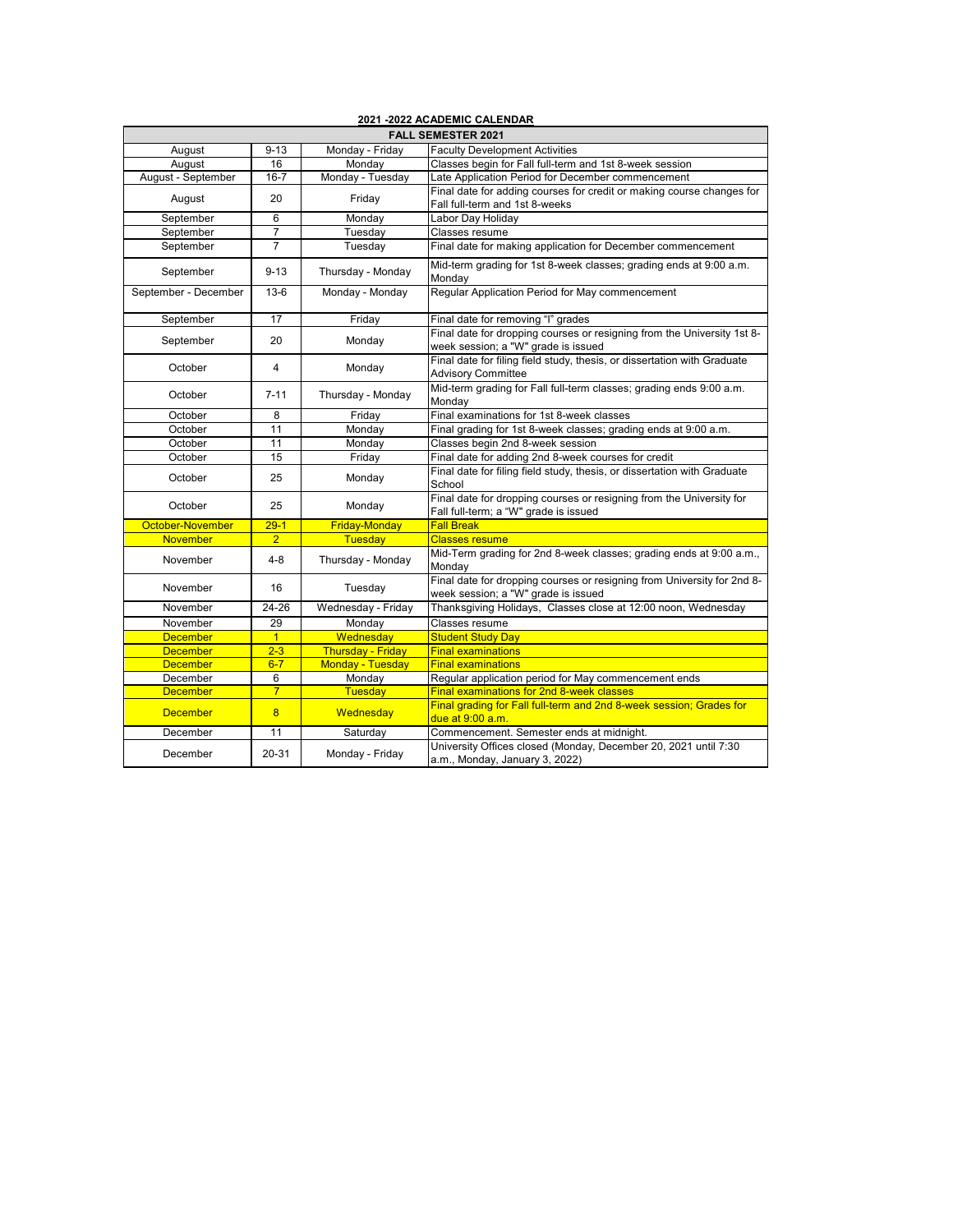| <b>WINTERSESSION 2021-2022</b> |                 |                          |                                                                                                                   |  |  |
|--------------------------------|-----------------|--------------------------|-------------------------------------------------------------------------------------------------------------------|--|--|
| December                       | 13              | Monday                   | Classes begin                                                                                                     |  |  |
| December                       | 17              | Friday                   | Final date for adding Wintersession courses for credit or making<br>course changes                                |  |  |
| December                       | 20-30           | Monday - Thursday        | Wintersession break (no classes)                                                                                  |  |  |
| December                       | 31              | Friday                   | New year's Day (observed)                                                                                         |  |  |
| January                        | 3               | Monday                   | Wintersession classes resume                                                                                      |  |  |
| January                        | 10              | Monday                   | Final date for dropping courses or resigning from the University for<br>Wintersession; a "W" grade is issued      |  |  |
| January                        | 14              | Friday                   | Final examinations for Wintersession classes                                                                      |  |  |
| January                        | 18              | Tuesday                  | Final grading for Wintersession; grading ends at 9:00 a.m. Tuesday;<br>Session ends at 9:00 a.m.                  |  |  |
|                                |                 |                          | <b>SPRING SEMESTER 2022</b>                                                                                       |  |  |
| January                        | 3               | Monday                   | University Offices Open                                                                                           |  |  |
| January                        | $3 - 7$         | Monday - Friday          | <b>Faculty Development Activities</b>                                                                             |  |  |
| January                        | 10              | Monday                   | Classes begin for Spring full-term and 1st 8-week session                                                         |  |  |
| January                        | 10-31           | Monday - Monday          | Late Application Period for May commencement                                                                      |  |  |
| January                        | 14              | Friday                   | Final date for adding courses for credit or making course changes for<br>Spring full-term and 1st 8-weeks         |  |  |
| January                        | 17              | Monday                   | Martin Luther King Day holiday                                                                                    |  |  |
| January                        | 18              | Tuesday                  | Classes resume                                                                                                    |  |  |
| January                        | 31              | Monday                   | Final date for making application for May commencement                                                            |  |  |
| February                       | 3-7             | Thursday - Monday        | Mid-term grading for 1st 8-week classes; grading ends at 9:00 a.m.<br>Monday                                      |  |  |
| February                       | 4               | Friday                   | Final date for removing "I" grades                                                                                |  |  |
|                                | 14              |                          | Final date for dropping courses or resigning from the University for 1st                                          |  |  |
| February                       |                 | Monday                   | 8-week session; a "W" grade is issued                                                                             |  |  |
| February                       | 21              | Monday                   | Final date for filing field study, thesis, or dissertation with Graduate<br><b>Advisory Committee</b>             |  |  |
| February-March                 | 28-2            | Monday - Wednesday       | Mardi Gras holidays                                                                                               |  |  |
| March                          | 3               | Thursday                 | Classes resume                                                                                                    |  |  |
| March - April                  | $7 - 25$        | Monday - Monday          | Regular Application Period for August degree conferral                                                            |  |  |
| March                          | $10 - 14$       | Thursday - Monday        | Mid-term grading for Spring full-term classes; grading ends at 9:00<br>a.m. Monday                                |  |  |
| March                          | 11              | Friday                   | Final examinations for 1st 8-week classes                                                                         |  |  |
| March                          | 14              | Monday                   | Classes begin 2nd 8-week session                                                                                  |  |  |
| March                          | 14              | Monday                   | Final grading for 1st 8-week classes; grading ends at 9:00 a.m.                                                   |  |  |
| March                          | 18              | Friday                   | Final date for adding 2nd 8-week courses for credit                                                               |  |  |
| March                          | 21              | Monday                   | Final date for dropping courses or resigning from the University for<br>Spring full-term; a "W" grade is issued   |  |  |
|                                |                 |                          | Final date for filing field study, thesis, or dissertation with Graduate                                          |  |  |
| March                          | 21              | Monday                   | School                                                                                                            |  |  |
| April                          | $7 - 11$        | Thursday - Monday        | Mid-term grading for 2nd 8-week classes; grading ends at 9:00 a.m.<br>Mondav                                      |  |  |
| April                          | 13              | Wednesday                | Final date for dropping courses or resigning from the University for<br>2nd 8-week session; a "W" grade is issued |  |  |
| April                          | 15-20           | Friday - Wednesday       | University Offices closed (Friday, April 15 until 7:30 a.m., Thursday,<br>April 21)                               |  |  |
| April                          | 15-22           | Friday - Friday          | Spring Break Holiday                                                                                              |  |  |
| April                          | 25              | Monday                   | Classes resume                                                                                                    |  |  |
| April                          | 25              | Monday                   | Regular application period for August degree conferral ends                                                       |  |  |
| May - July                     | $2 - 25$        | Monday - Monday          | Regular Application Period for December commencement                                                              |  |  |
| May                            | $\overline{4}$  | Wednesday                | <b>Student Study Day</b>                                                                                          |  |  |
| <b>May</b>                     | $5-6$           | <b>Thursday - Friday</b> | <b>Final examinations</b>                                                                                         |  |  |
| <b>May</b>                     | $9 - 10$        | Monday - Tuesday         | <b>Final examinations</b>                                                                                         |  |  |
| <b>May</b>                     | 10 <sub>1</sub> | <b>Tuesday</b>           | Final examinations for 2nd 8-week classes                                                                         |  |  |
| <b>May</b>                     | 11              | Wednesday                | Final grades for Spring full-term and 2nd 8-week session due at 9:00                                              |  |  |
| <b>May</b>                     | 14              | <b>Saturday</b>          | a.m.<br>Commencement. Semester ends at midnight.                                                                  |  |  |
| May                            | 30              | Monday                   | Memorial Day Holiday                                                                                              |  |  |